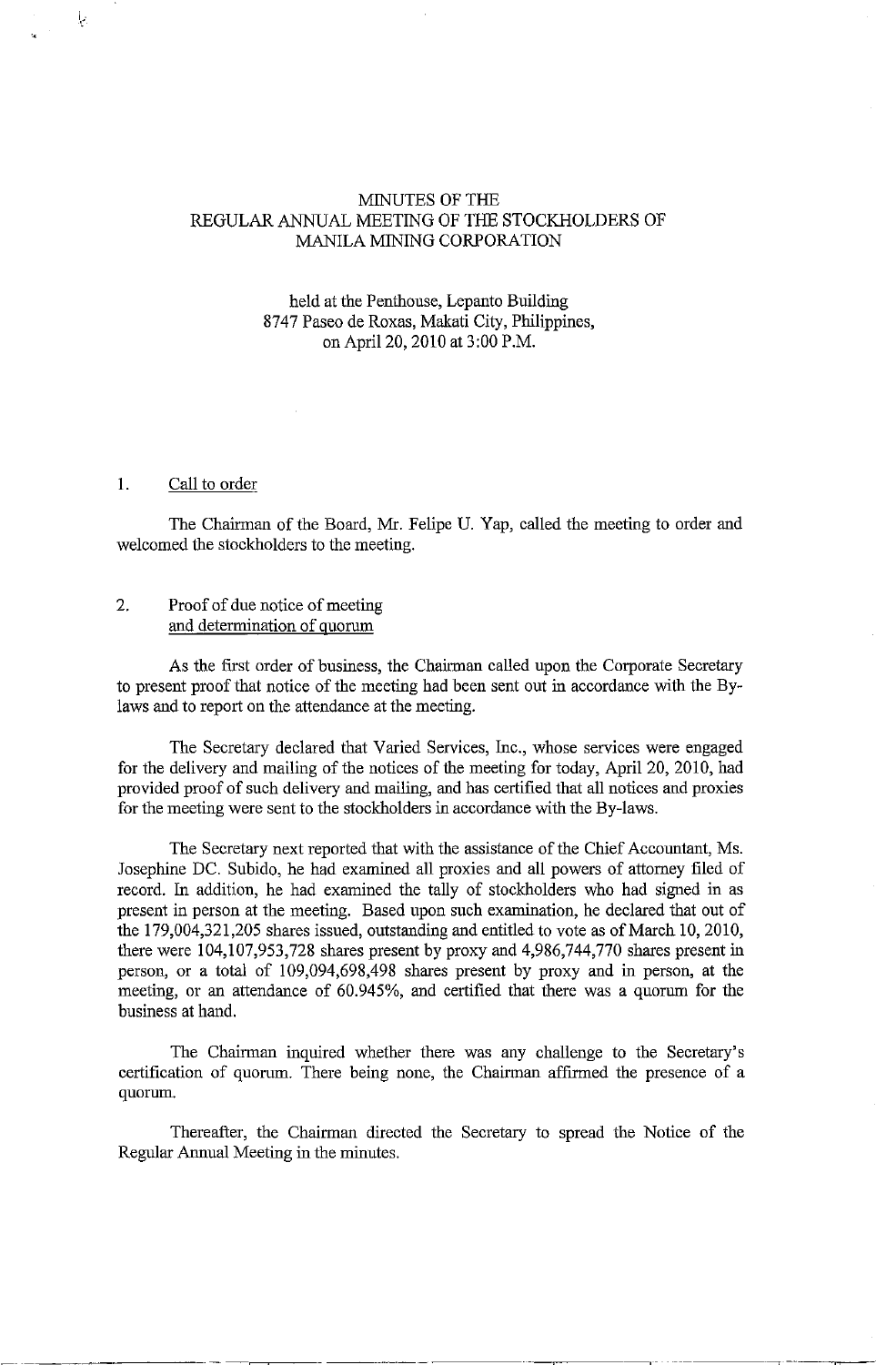## MANILA MINING CORPORATION 20th Floor, BA-Lepanto Building, Paseo de Roxas Makati City, Philippines

# **NOTICE OF REGULAR ANNUAL MEETING**

## TO ALL STOCKHOLDERS:

NOTICE IS HEREBY GIVEN that the regular annual meeting of the stockholders of Manila Mining Corporation will be held at the Penthouse, Lepanto Building, 8747 Paseo de Roxas, Makati City, Philippines, on *Tuesday, April 20, 2010 at 3:00 o'clock P.M.* The agenda for this meeting is as follows:

- 1. Call to Order
- 2, Proof of due notice of the meeting and determination of quorum
- 3, Approval of the Minutes of the Annual Meeting on April 21, 2009
- 4. Approval of the Annual Report
- 5. Election of Directors
- 6, Appointment of External Auditor
- 7, Transaction of such other and further business as may properly come before the meeting.

Proxies must be filed with and received at the Company's offices not later than by the close of business hours on April 12, 2010. Proxies received after the cut-off date shall not be recorded for this meeting,

Only holders of issued stocks of record as at the close of business hours on March 10, 2010 and whose status as stockholders on that date has been satisfactorily established per the corporate records to the Secretary of the Company will be entitled to notice of, and to vote at, said meeting. The stock and transfer book of the Company will be closed from March 10,2010 to the close of business hours on April20, 2010.

Makati City, Philippines, March 10,2010.

# BY ORDER OF FELIPE U. YAP, CHAIRMAN OF THE BOARD AND CHIEF EXECUTIVE OFFICER:

··~--~--

# (sgd.)ETHELWOLDO E. FERNANDEZ Corporate Secretary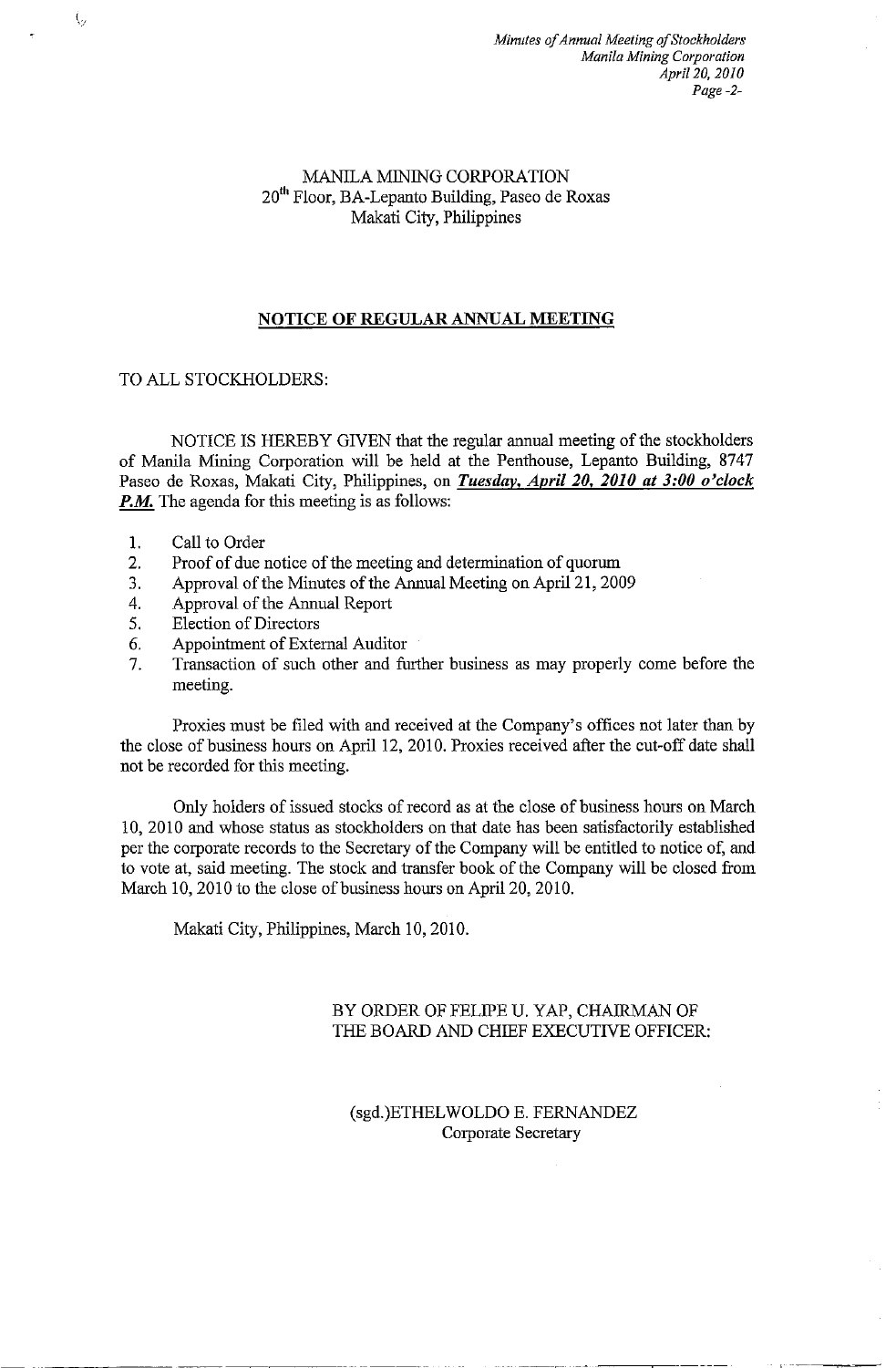#### 3. Approval of minutes

(;·

 $\epsilon^{-1}$ 

The Chairman next noted for the record that copies of the minutes of the annual meeting of the stockholders on April 21 2009, as they appear of record in the Minute Book of the Company, had been distributed on the floor to all stockholders present. He then submitted the minutes for the consideration and approval of the stockholders.

Upon motion duly made and seconded, the reading of the minutes of the annual meeting of the stockholders held on April 21, 2009 was dispensed with and the minutes were unanimously approved.

#### 4. Approval of Annual Report

The Chairman noted that copies of the 2009 Annual Report of the Company, which had been approved by the Board of Directors, were made available at the meeting.

The Chairman made his report based on the message of the Chairman to the stockholders embodied in the 2009 Annual Report, as follows:

*We pursued two important projects in 2009 in our Placer Mine in Surigao del Norte, which* if *prosecuted successfolly will well place MMC in apposition to restart its operations to take advantage of the favorable precious metals market.* 

*The first project was centered on ore block modeling and preparation of the ore resources report for the Suyoc/Kinto Limbo and Ntina pits. The output is a Mineral Resource Inventory of 76.7 million MT of copper-gold ore with an average grade of 1.07g/t Gold Equivalent using 0.61g/t gold equivalence cut-off* 

*From the generated mineral resources, we undertook optimization studies to generate an open-pit design for Suyoc/Kinto Limbo.* 

*The Exploration Group also reviewed and evaluated data from exploration drilling undertaken by the Anglo American Group at the Kalayaan Project preparatory to further drilling to determine the extent and quality of the mineralization.* 

*The second important undertaking was the evaluation of the tailings at the main tailings pond, TP* 7, *as a possible source of material for immediate reprocessing. The TP*  7 *is estimated to contain 14 million of the 15 million tones of MMC tails.* 

*An initial four holes with an aggregate depth of 218 meters were drilled at TP* 7, with encouraging results. The second drilling phase covered 33 holes with a total depth *of 1,288 meters, virtually the entire area in the tailings pond not under water. Preliminary drilling results indicate a gold grade comparatively higher than the historical tailings grades declared previously by MMC. Further exploration and laboratory works are ongoing with the ultimate objective of coming up with the ore resource ofTP* 7.

*The increase in the authorized capital stock of the Company from P 1.8 billion to P3.0 billion which we approved on April 20, 2009 is now being implemented, supported by the offering of 1:8 stock rights to existing shareholders, which will raise a total amount of P335. 6 million. The proceeds of the stock rights offiring will be used principally to fund additional exploration work and the conversion of MMC's Mineral Resource to Ore Reserve and settle debts, advances from related parties and other payables.*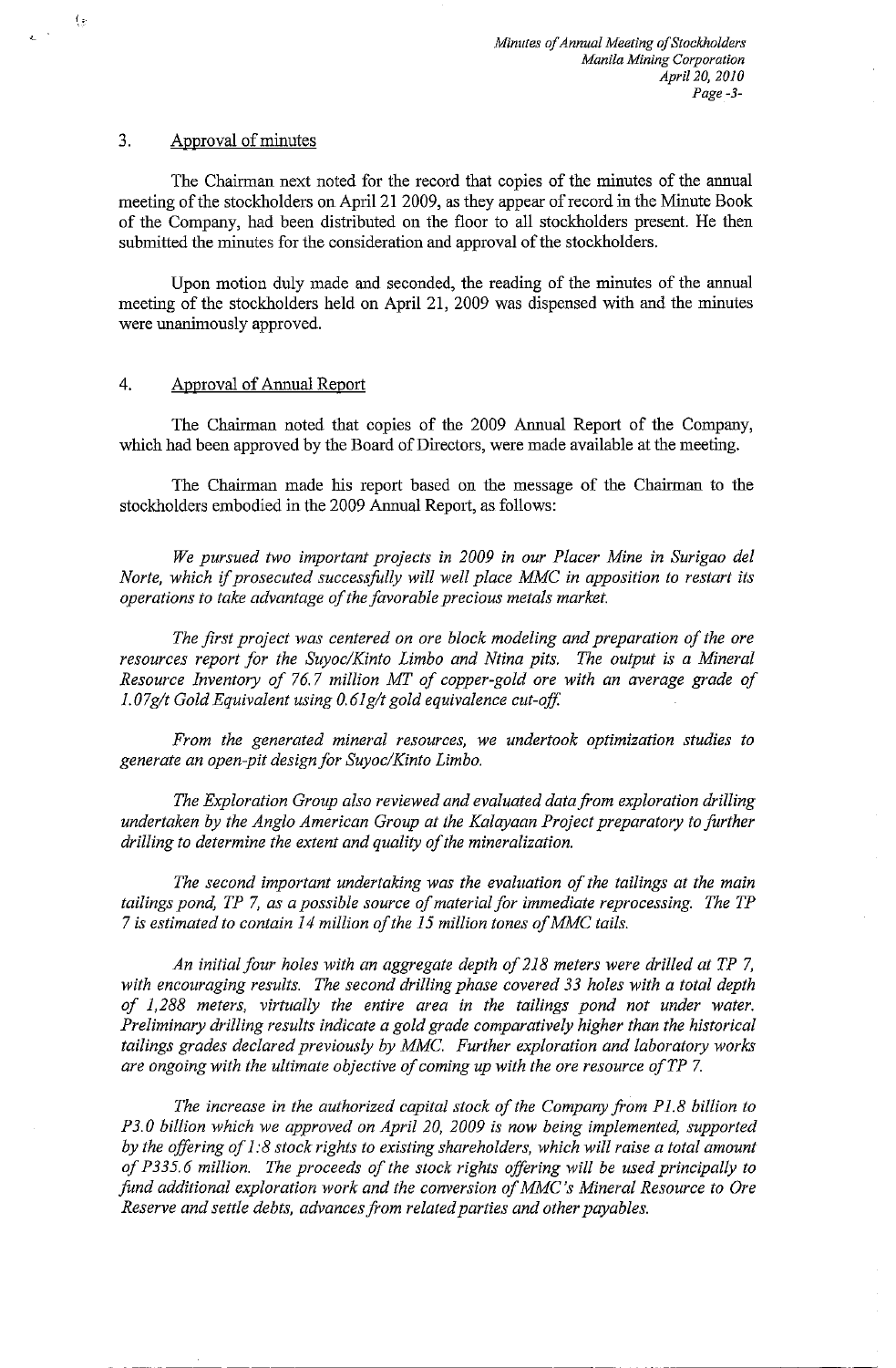*On behalf of the Board of Directors, I would like to convey sincere thanks and appreciation to out shareholders, dedicated employees, suppliers and service providers for the unstinted support they have always given to Management to pursue our Company's objective of reviving and profitably operating the Placer Mine.* 

The Chairman, assisted by Director Augusto C. Villaluna and the Senior Geologist, William C. Hofilena, thereafter responded to the clarificatory questions raised on the floor, as follows:

- Drilling continues at the Placer Project, financed by the proceeds of the 1:8  $\mathbf{r}$ stock rights offering. When this is completed, an Ore Resource/ Reserve Report will be prepared by Competent Persons pursuant to the Philippine Mineral Reporting Code.
- Discussions with the First Pacific Group were continuing in respect of the Kalayaan Project.

There being no further questions from the stockholders, the Chairman then submitted to the stockholders the 2009 Annual Report for approval.

Upon motion of a stockholder, duly seconded, the stockholders unanimously adopted the following resolution:

RESOLVED, That the Annual Report of the Board of Directors of the Company for the calendar year ended December 31, 2009 together with the financial statements of the Company as at December 31, 2009 as audited by the Company's independent auditor, SyCip Gorres Velayo & Co., and their certification and notes to the financial statements be, as the same hereby are, noted and approved.

#### 5. Election of Directors

IJ

The Chairman stated that in compliance with the Company's ByLaws and Corporate Governance Manual, two (2) independent directors should be elected by the stockholders. Acting on nomination letters duly received, the Nomination Committee have approved the nominations of Mr. Eduardo A. Bangayan and Mr. Rodolfo S. Miranda for re-election as independent directors. In compliance with the rules of the SEC, no further nomination for the two seats may now be made. Therefore, what is open for nomination are the seven (7) remaining board seats for the year 2009 to 2010. He declared the table open for nominations to the seven (7) board seats.

Upon nomination of a stockholder, duly seconded, the following were unanimously elected and qualified:

> FELIPEU. YAP JOSE G. CERVANTES RENEF.CHANYUNGCO ETHEL WOLDO E. FERNANDEZ AUGUSTO C. VILLALUNA BRYANU. YAP PATRICK K. YAP EDUARDO A. BANGAYAN (Independent Director) RODOLFO S. MIRANDA (Independent Director)